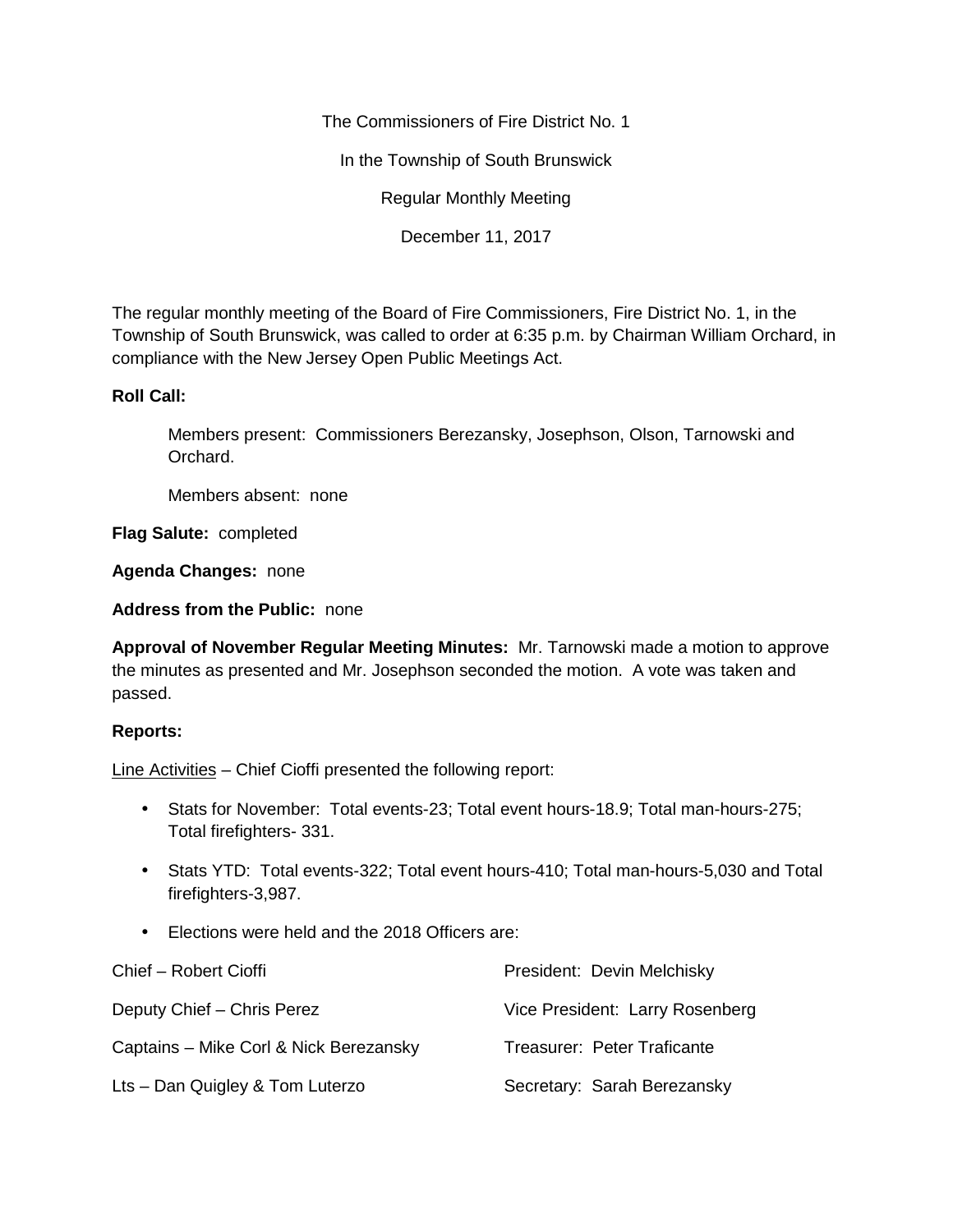President's Report – Mr. Melchisky had nothing to report.

Treasurer's Report/Voucher List – Ms. Berezansky presented the report (file copy attached). Mr. Perez read into the record Resolution 17/18-15: Authorizing Budget Transfers Relative to 2017 Budget (file copy attached). Mr. Olson made a motion to approve the transfers and the resolution and Mr. Tarnowski seconded it. A roll call vote was taken: Mr. Olson-yes; Mr. Orchard-yes; Mr. Tarnowski-yes; Mr. Josephson-yes and Ms. Berezansky-yes.

After review of the Voucher List, Mr. Olson made a motion to approve the List as presented; Mr. Tarnowski seconded the motion. A vote was taken and passed.

Secretary's Report – Mr. Olson had nothing to report.

Fire Coordinator's Report – Mr. Perez reported the following:

- 1. The check for the Dodge was received and everything is settled.
- 2. There have been no major issues with the equipment the past month, however, some Air Paks were sent out for service.
- 3. The plow was used on the pick-up truck during the snow storm and worked very well.
- 4. The audit was done for the Workman's Comp and there was an adjusted rate of \$1,726. All other insurances are paid up.
- 5. The 2018 Budget is ready for adoption this evening.

Chairman's Report – Mr. Orchard had nothing to report.

Standing Committee Reports:

*Fire Company Liaison –* nothing to report.

*Rescue Squad Liaison -* nothing to report.

*Public Relations –* the website is current and Financial Disclosure forms will be due in either January or February.

*State Association –* minutes of the last meeting were distributed.

*Insurance –* as stated previously, all policies are paid up.